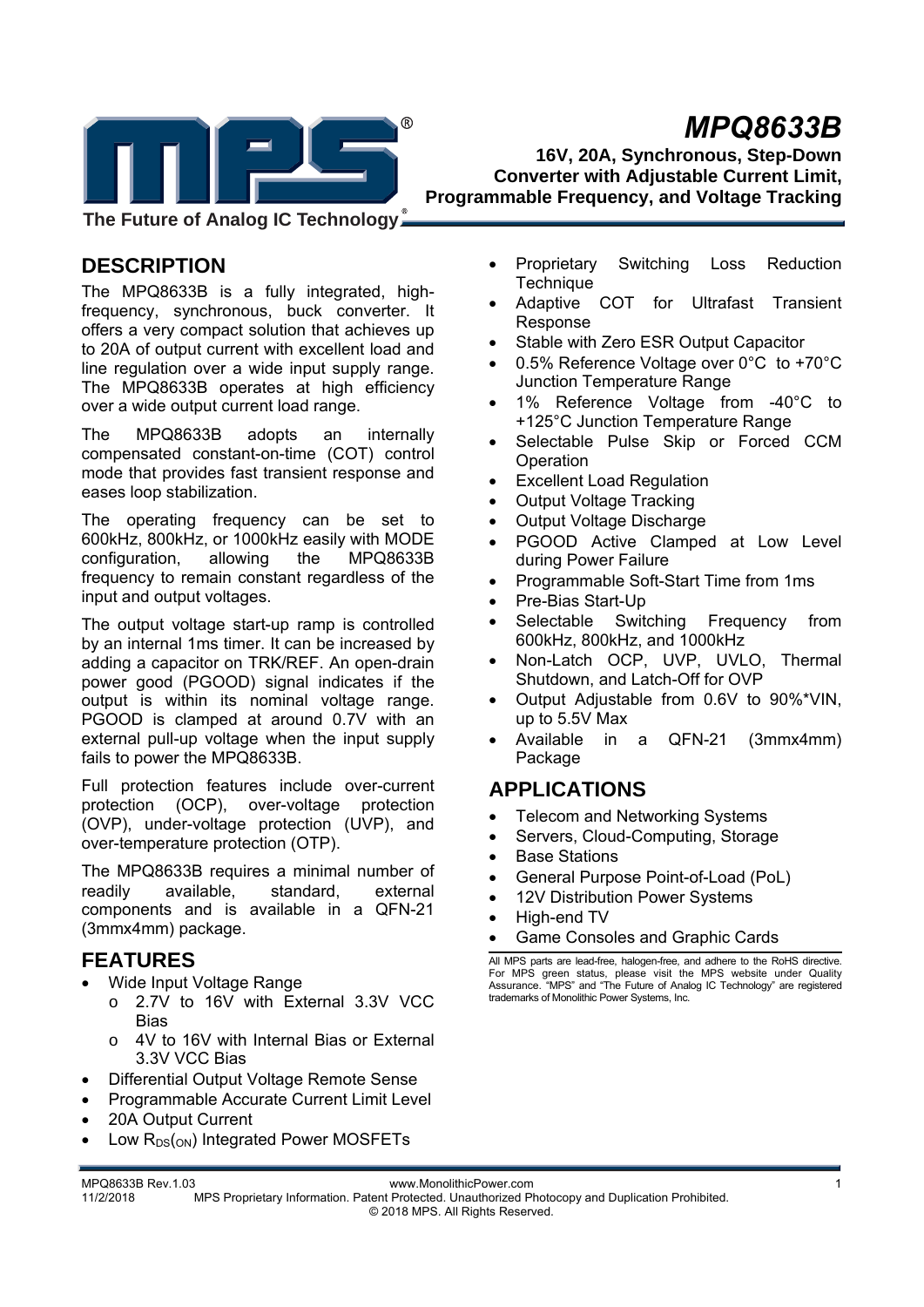

## **TYPICAL APPLICATION**

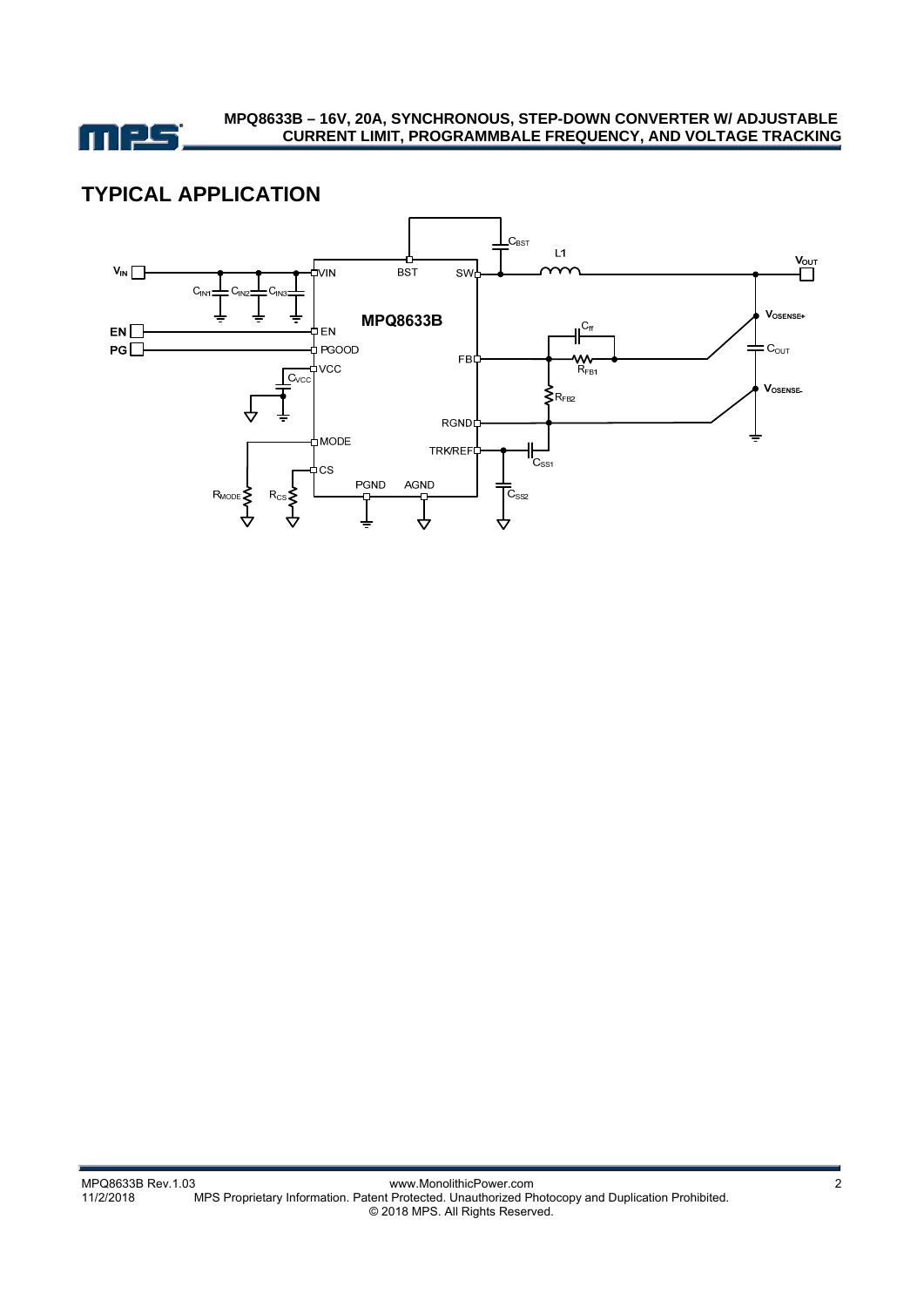

### **ORDERING INFORMATION**

| <b>Part Number</b> | Package          | <b>Top Marking</b> |
|--------------------|------------------|--------------------|
| MPQ8633BGLE*       | OFN-21 (3mmx4mm) | See Below          |

\* For Tape & Reel, add suffix –Z (e.g. MPQ8633BGLE–Z)

### **TOP MARKING**

| MPYW         |
|--------------|
| <u>8</u> 633 |
| BLLL         |
| Е            |

MP: MPS prefix Y: Year code W: Week code 8633B: First five digits of the part number LLL: Lot number E: MPQ8633BGLE

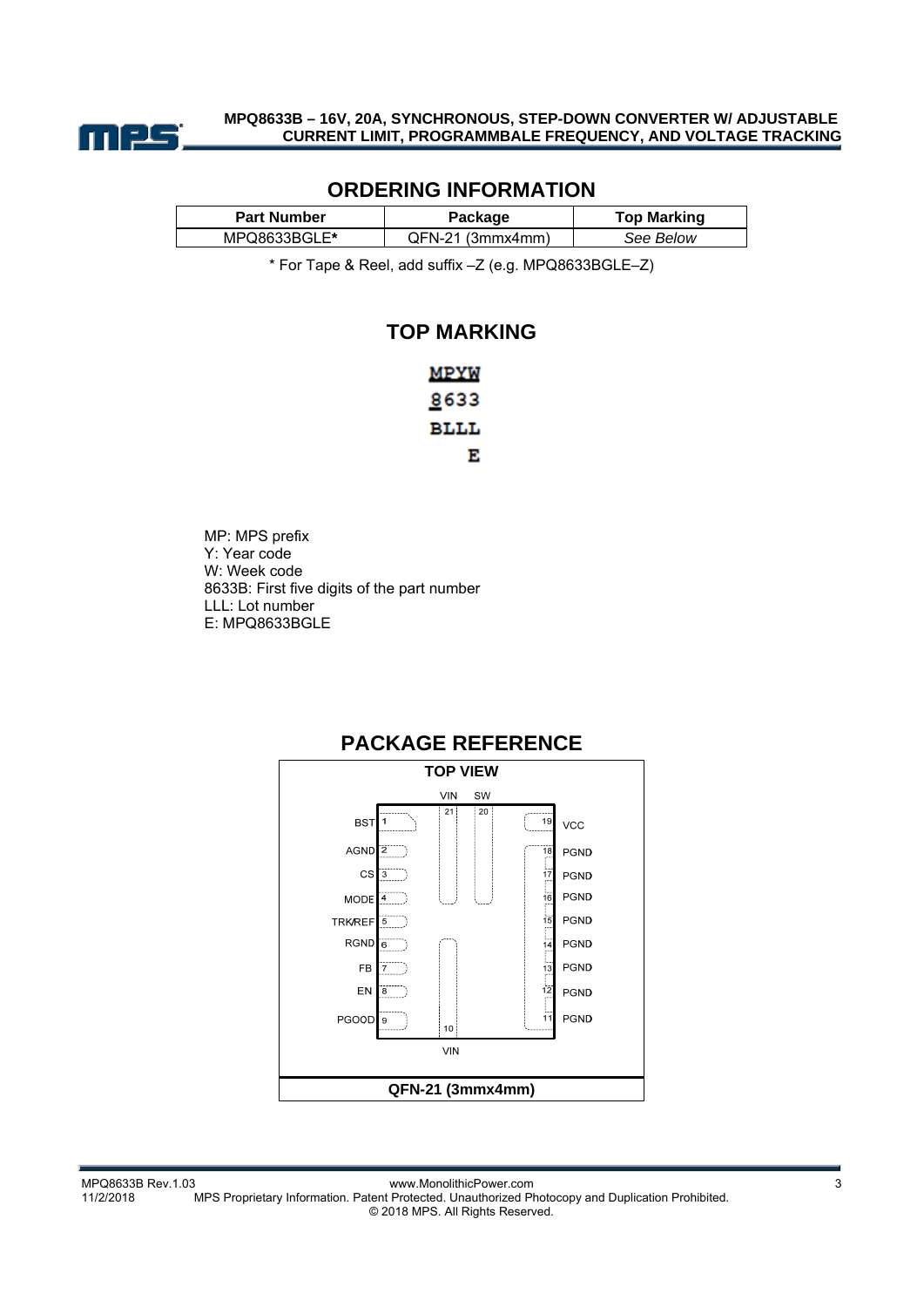

## **ABSOLUTE MAXIMUM RATINGS (1)**

| Storage temperature -65°C to +170°C |  |
|-------------------------------------|--|
|                                     |  |

#### *Recommended Operating Conditions* **(3)**

| External VCC bias $(V_{CC\_EXT})$ 3.12V to 3.6V         |  |
|---------------------------------------------------------|--|
| Maximum output current (lout MAX)  20A                  |  |
| Maximum output current limit (loc MAX) 24A              |  |
| Maximum peak inductor current (I <sub>L PEAK</sub> )28A |  |
|                                                         |  |
| Operating junction temp. $(T_J)$ -40°C to +125°C        |  |

## *Thermal Resistance* **(5)** *θJB θJC\_TOP*

QFN-21 (3mmx4mm) ........... 8 ....... 18 ...... °C/W

#### **NOTES:**

- 1) Exceeding these ratings may damage the device.
- 2) Measured using a differential oscilloscope probe.
- 3) The device is not guaranteed to function outside of its operating conditions.
- 4) The voltage rating can be in the range of -3V to 23V for a period of 25ns or less with a maximum repetition rate of 1000kHz when the input voltage is 16V.
- $5)$  θ<sub>JB</sub> is the thermal resistance from the junction to the board around the PGND soldering point.

θJC\_TOP is the thermal resistance from the junction to the top of the package.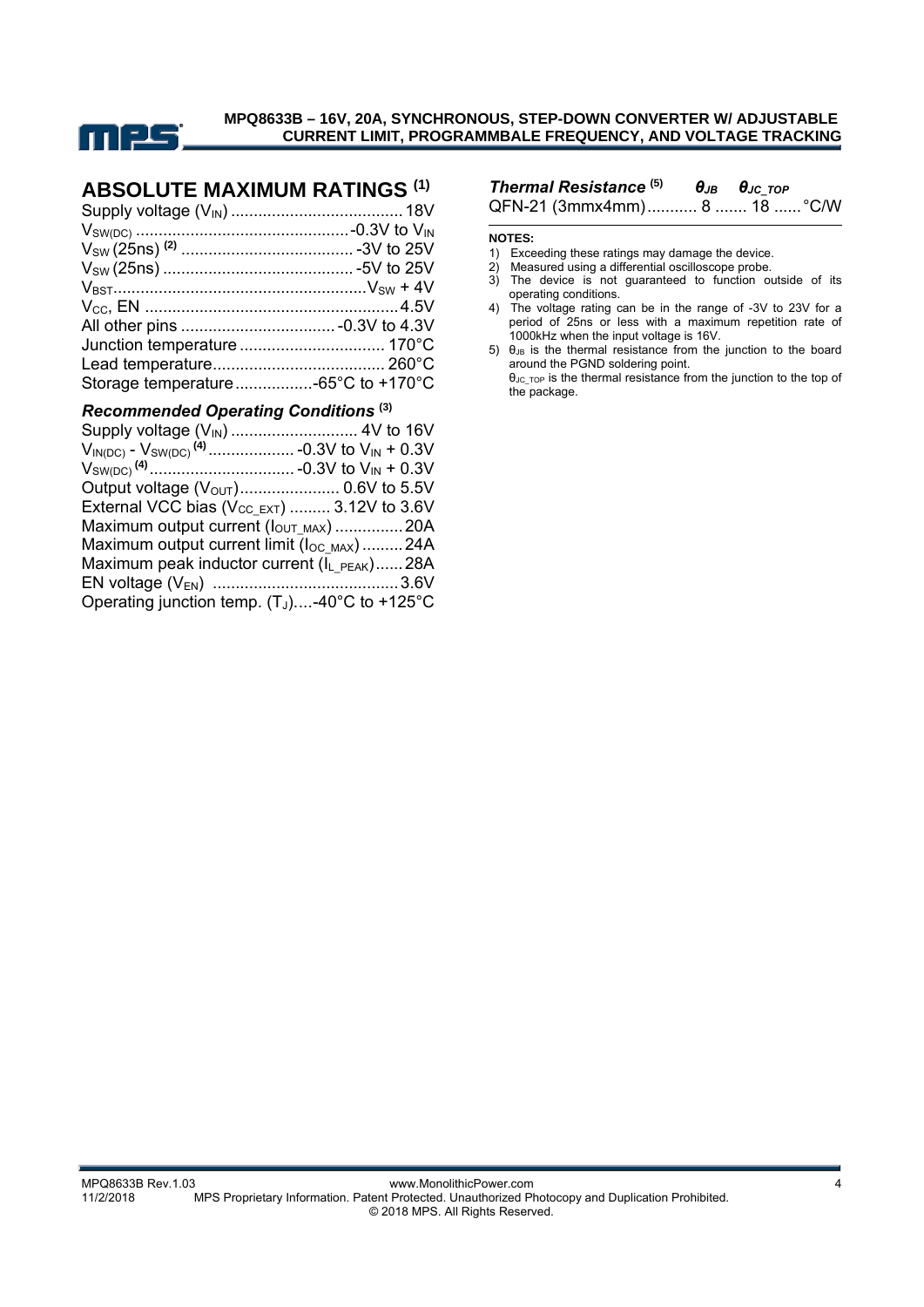

## **ELECTRICAL CHARACTERISTICS**

V<sub>IN</sub> = 12V, T<sub>J</sub> = -40°C to +125°C, unless otherwise noted.

| <b>Parameters</b>                                | <b>Symbol</b>          | <b>Condition</b>                                                     | Min  | <b>Typ</b> | <b>Max</b>      | <b>Units</b> |
|--------------------------------------------------|------------------------|----------------------------------------------------------------------|------|------------|-----------------|--------------|
| <b>Supply Current</b>                            |                        |                                                                      |      |            |                 |              |
| Supply current (shutdown)                        | <b>I</b> IN            | $V_{EN} = 0V$                                                        |      | 0          | 10              | μA           |
| Supply current (quiescent)                       | IIN                    | $V_{EN}$ = 2V, $V_{FB}$ = 0.62V                                      |      | 650        | 850             | μA           |
| <b>MOSFET</b>                                    |                        |                                                                      |      |            |                 |              |
|                                                  | <b>SWLKG HS</b>        | $V_{EN} = 0V$ , $V_{SW} = 0V$                                        |      | 0          | 10 <sup>1</sup> |              |
| Switch leakage                                   | <b>SWLKG LS</b>        | $V_{EN} = 0V$ , $V_{SW} = 12V$                                       |      | 0          | 30              | μA           |
| HS on-state resistance                           | $R_{DS_ON_Hs}$         | $V_{EN}$ = 2V @ 25°C                                                 |      | 8.6        |                 | $m\Omega$    |
| LS on-state resistance                           | R <sub>DS_ON_LS</sub>  | $V_{EN} = 2V (225°C)$                                                |      | 2.5        |                 | $m\Omega$    |
| <b>Current Limit</b>                             |                        |                                                                      |      |            |                 |              |
| <b>Current limit threshold</b>                   | $V_{LIM}$              |                                                                      | 1.15 | 1.2        | 1.25            | V            |
| Ics to lour ratio                                | Ics/Iout               | $I_{OUT} \geq 2A$                                                    | 9    | 10         | 11              | µA/A         |
| Low-side negative current limit                  | LIM_NEG                |                                                                      |      | $-10$      |                 | A            |
| Negative current limit time out <sup>6)</sup>    | t <sub>NCL_Timer</sub> |                                                                      |      | 200        |                 | ns           |
| <b>Switching Frequency</b>                       |                        |                                                                      |      |            |                 |              |
|                                                  |                        | $MODE = GND$ , $I_{OUT} = OA$ ,<br>$V_{OUT} = 1V$                    | 480  | 600        | 720             | <b>kHz</b>   |
| Switching frequency <sup>(7)</sup>               | fsw                    | $MODE = 30.1k\Omega$ , $I_{OUT} = 0A$ ,<br>$V_{OUT} = 1V$            | 680  | 800        | 920             | kHz          |
|                                                  |                        | MODE = $60.4$ k $\Omega$ , $I_{\text{OUT}} = 0$ A,<br>$V_{OUT} = 1V$ | 850  | 1000       | 1150            | <b>kHz</b>   |
| Minimum on time (6)                              | TON MIN                | $V_{FB} = 500$ mV                                                    |      |            | 50              | ns           |
| Minimum off time (6)                             | TOFF MIN               | $V_{FB} = 500 \text{mV}$                                             |      |            | 180             | ns           |
| <b>Over-Voltage and Under-Voltage Protection</b> |                        |                                                                      |      |            |                 |              |
| <b>OVP</b> threshold                             | Vove                   |                                                                      | 113% | 116%       | 119%            | <b>VREF</b>  |
| <b>UVP</b> threshold                             | VUVP                   |                                                                      | 77%  | 80%        | 83%             | <b>VREF</b>  |
| <b>Feedback Voltage and Soft Start</b>           |                        |                                                                      |      |            |                 |              |
|                                                  | <b>V<sub>REF</sub></b> | $T_J = -40^{\circ}C$ to $+125^{\circ}C$                              | 594  | 600        | 606             | mV           |
| Feedback voltage                                 |                        | $T_J = 0^\circ C$ to +70 $^\circ C$                                  | 597  | 600        | 603             | mV           |
| TRK/REF sourcing current                         | <b>ITRACK_Source</b>   | $V_{TRK/REF} = 0V$                                                   |      | 42         |                 | μA           |
| TRK/REF sinking current                          | <b>ITRACK_Sink</b>     | $V$ TRK/REF = $1V$                                                   |      | 12         |                 | μA           |
| Soft-start time                                  | tss                    | $C_{\text{TRACK}} = 1 \text{nF}, T_J = +25^{\circ} \text{C}$         | 0.75 | 1          | 1.25            | ms           |
| <b>Error Amplifier</b>                           |                        |                                                                      |      |            |                 |              |
| Error amplifier offset                           | Vos                    |                                                                      | $-3$ | 0          | 3               | mV           |
| Feedback current                                 | <b>IFB</b>             | $V_{FB} = REF$                                                       |      | 50         | 100             | nA           |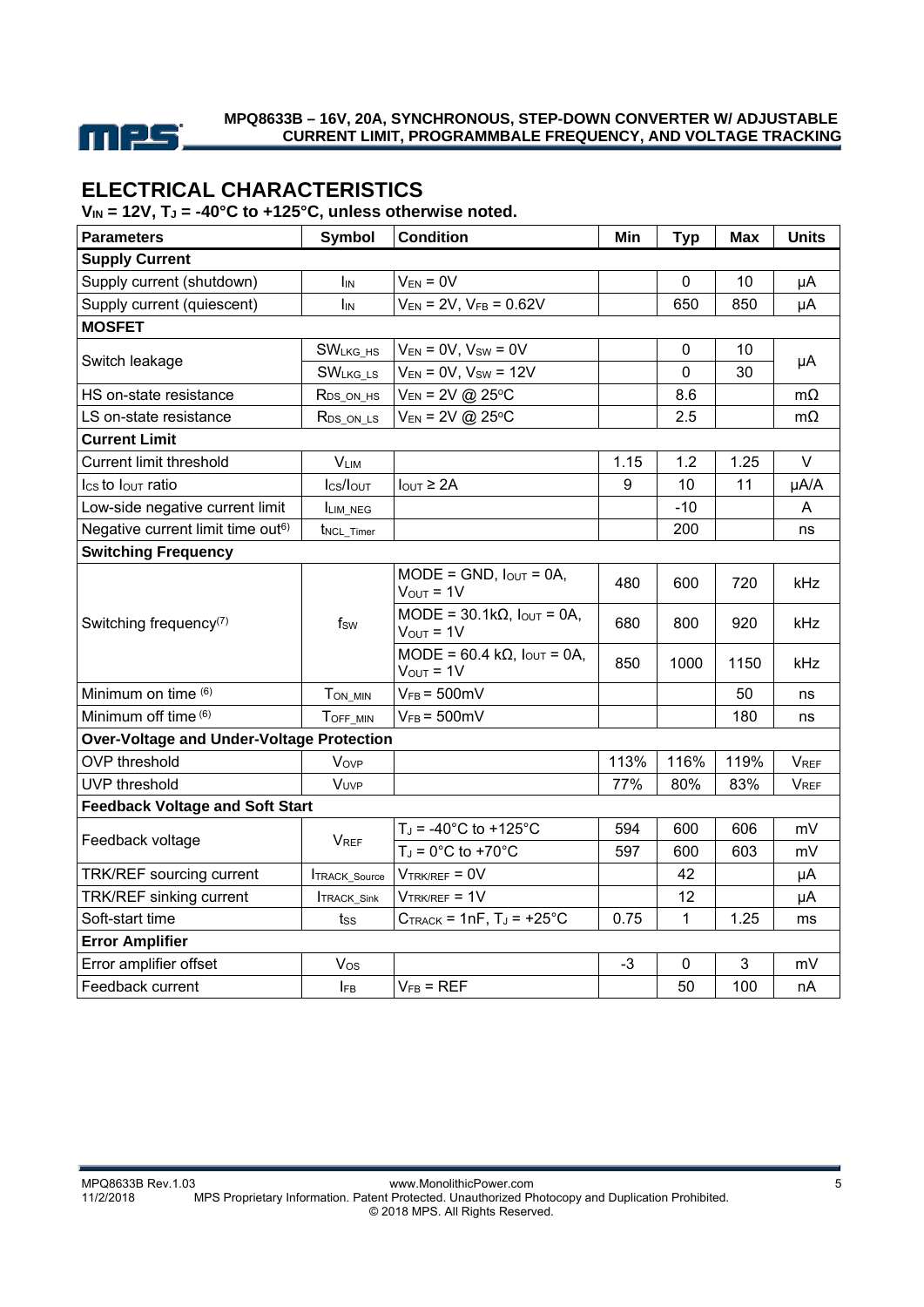

## **ELECTRICAL CHARACTERISTICS** *(continued)*

 $V_{IN}$  = 12V,  $T_J$  = -40°C to +125°C, unless otherwise noted.

| <b>Parameters</b>                              | <b>Symbol</b>             | <b>Condition</b>                                                                           | Min   | <b>Typ</b> | <b>Max</b> | <b>Units</b>           |
|------------------------------------------------|---------------------------|--------------------------------------------------------------------------------------------|-------|------------|------------|------------------------|
| <b>Enable and UVLO</b>                         |                           |                                                                                            |       |            |            |                        |
| Enable input rising threshold                  | <b>VIH<sub>EN</sub></b>   |                                                                                            | 1.17  | 1.22       | 1.27       | V                      |
| Enable hysteresis                              | VEN-HYS                   |                                                                                            |       | 200        |            | mV                     |
| Enable input current                           | <b>IEN</b>                | $V_{EN} = 2V$                                                                              |       | 0          |            | μA                     |
| Soft shutdown discharge FET                    | RON_DISCH                 |                                                                                            |       | 80         | 150        | Ω                      |
| <b>VIN UVLO</b>                                |                           |                                                                                            |       |            |            |                        |
| VIN under-voltage lockout<br>threshold rising  | <b>VIN</b> vth Rise       | $V_{\text{CC}}$ = 3.3V                                                                     | 2.1   | 2.4        | 2.7        |                        |
| VIN under-voltage lockout<br>threshold falling | VIN <sub>vth</sub> Fall   |                                                                                            | 1.55  | 1.85       | 2.15       | $\vee$                 |
| <b>VCC Regulator</b>                           |                           |                                                                                            |       |            |            |                        |
| VCC under-voltage lockout<br>threshold rising  | VCC <sub>Vth_Rise</sub>   |                                                                                            | 2.65  | 2.8        | 2.95       | $\vee$                 |
| VCC under-voltage lockout<br>threshold falling | $VCC$ vth_Fall            |                                                                                            | 2.35  | 2.5        | 2.65       | $\vee$                 |
| VCC regulator                                  | $V_{CC}$                  |                                                                                            | 2.88  | 3.00       | 3.12       | V                      |
| VCC load regulation                            |                           | $lcc = 25mA$                                                                               |       | 0.5        |            | $\%$                   |
| <b>Power Good</b>                              |                           |                                                                                            |       |            |            |                        |
| Power good high threshold                      | PG <sub>Vth_Hi_Rise</sub> | FB from low to high                                                                        | 89.5% | 92.5%      | 95.5%      | <b>V<sub>REF</sub></b> |
| Power good low threshold                       | PG <sub>Vth_Lo_Rise</sub> | FB from low to high                                                                        | 113%  | 116%       | 119%       | <b>VREF</b>            |
|                                                | PG <sub>Vth_Lo_Fall</sub> | FB from high to low                                                                        | 77%   | 80%        | 83%        | <b>VREF</b>            |
| Power good low to high delay                   | PG <sub>Td</sub>          | $T_J = 25^{\circ}C$                                                                        | 0.63  | 0.9        | 1.17       | ms                     |
| Power good sink current<br>capability          | <b>V<sub>PG</sub></b>     | $I_{PG}$ = 10mA                                                                            |       |            | 0.5        | V                      |
| Power good leakage current                     | <b>IPG LEAK</b>           | $V_{PG}$ = 3.3V                                                                            |       |            | 3          | μA                     |
| Power good low-level output                    | $V_{OL_100}$              | $V_{IN} = 0V$ , pull PGOOD up to<br>3.3V through a $100 \text{k}\Omega$<br>resistor @ 25°C |       | 650        | 800        | mV                     |
| voltage                                        | $V_{OL_10}$               | $V_{IN}$ = 0V, pull PGOOD up to<br>3.3V through a 10kΩ resistor<br>@ 25°C                  |       | 750        | 900        | mV                     |
| <b>Thermal Protection</b>                      |                           |                                                                                            |       |            |            |                        |
| Thermal shutdown (6)                           | T <sub>SD</sub>           |                                                                                            |       | 160        |            | $^{\circ}C$            |
| Thermal shutdown hysteresis (6)                |                           |                                                                                            |       | 30         |            | $^{\circ}C$            |

**NOTE:** 

6) Guaranteed by design.

7) Guaranteed by design over temperature.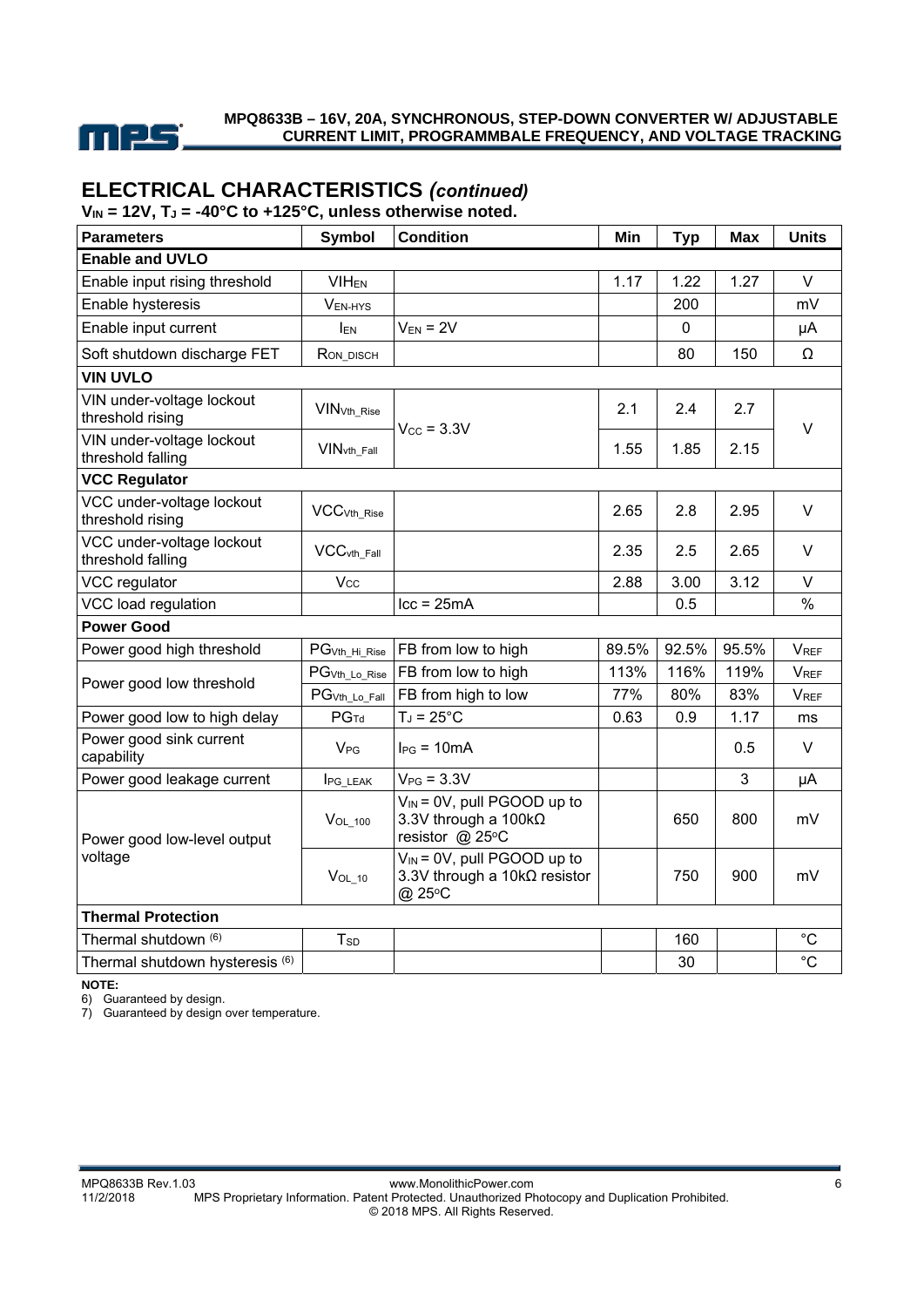

## **TYPICAL PERFORMANCE CHARACTERISTICS**



vs. Output Current Forced CCM 1200  $600KH$ 1100 800KHz 1000KHz OUTPUT VOLTAGE (V) 1000 FREQUENCY (KHz) 900 800 700 600 500 0 2 4 6 8 10 12 14 16 18 20 **OUTPUT CURRENT (A)** 

**Output Voltage Load Regulation** 





Vo=5V Vo=2.5V Vo=1V



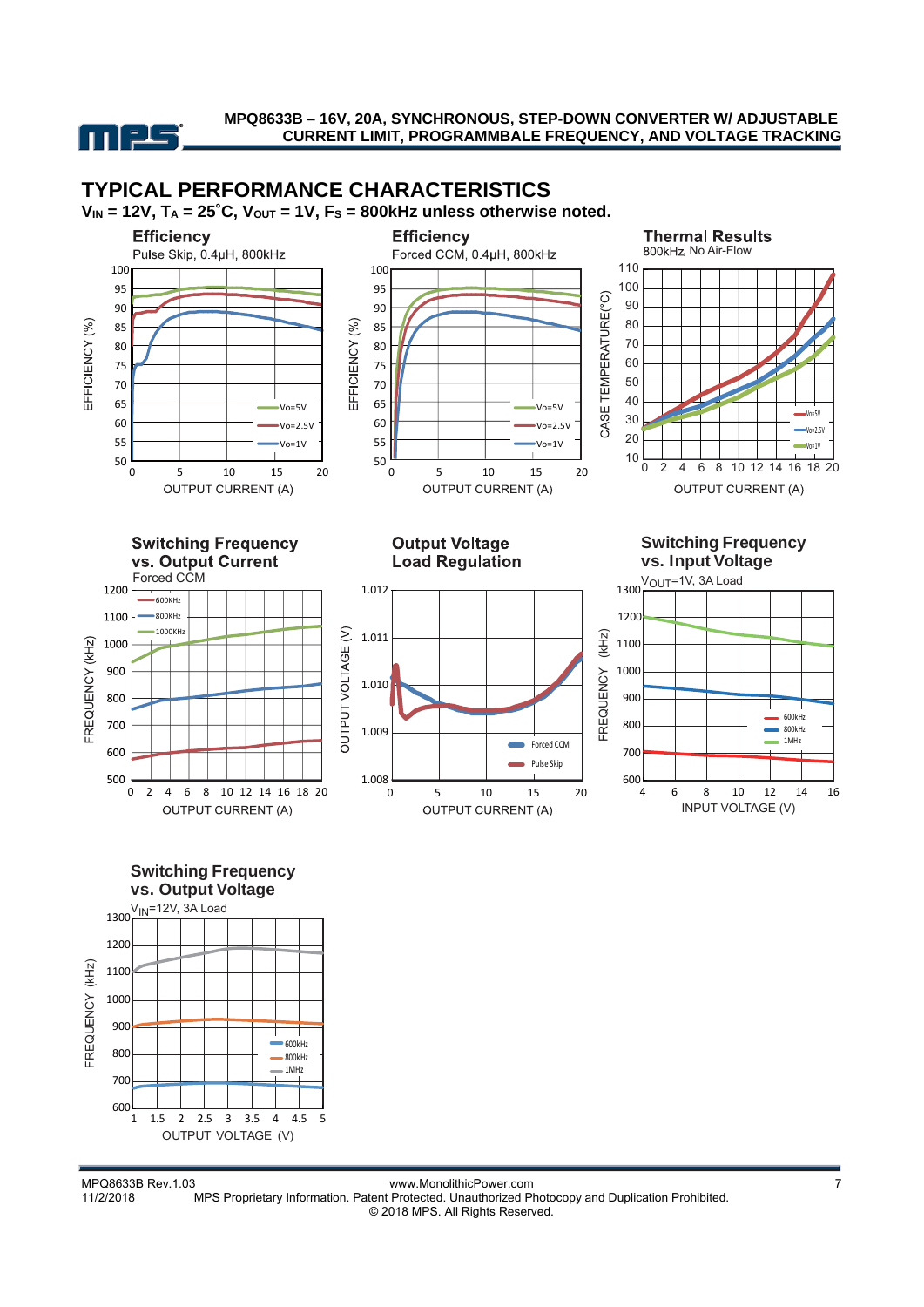



1ms/div

MPQ8633B Rev.1.03 www.MonolithicPower.com<br>11/2/2018 MPS Proprietary Information. Patent Protected. Unauthorized Photocopy and Duplication Prohibited. MPS Proprietary Information. Patent Protected. Unauthorized Photocopy and Duplication Prohibited. © 2018 MPS. All Rights Reserved.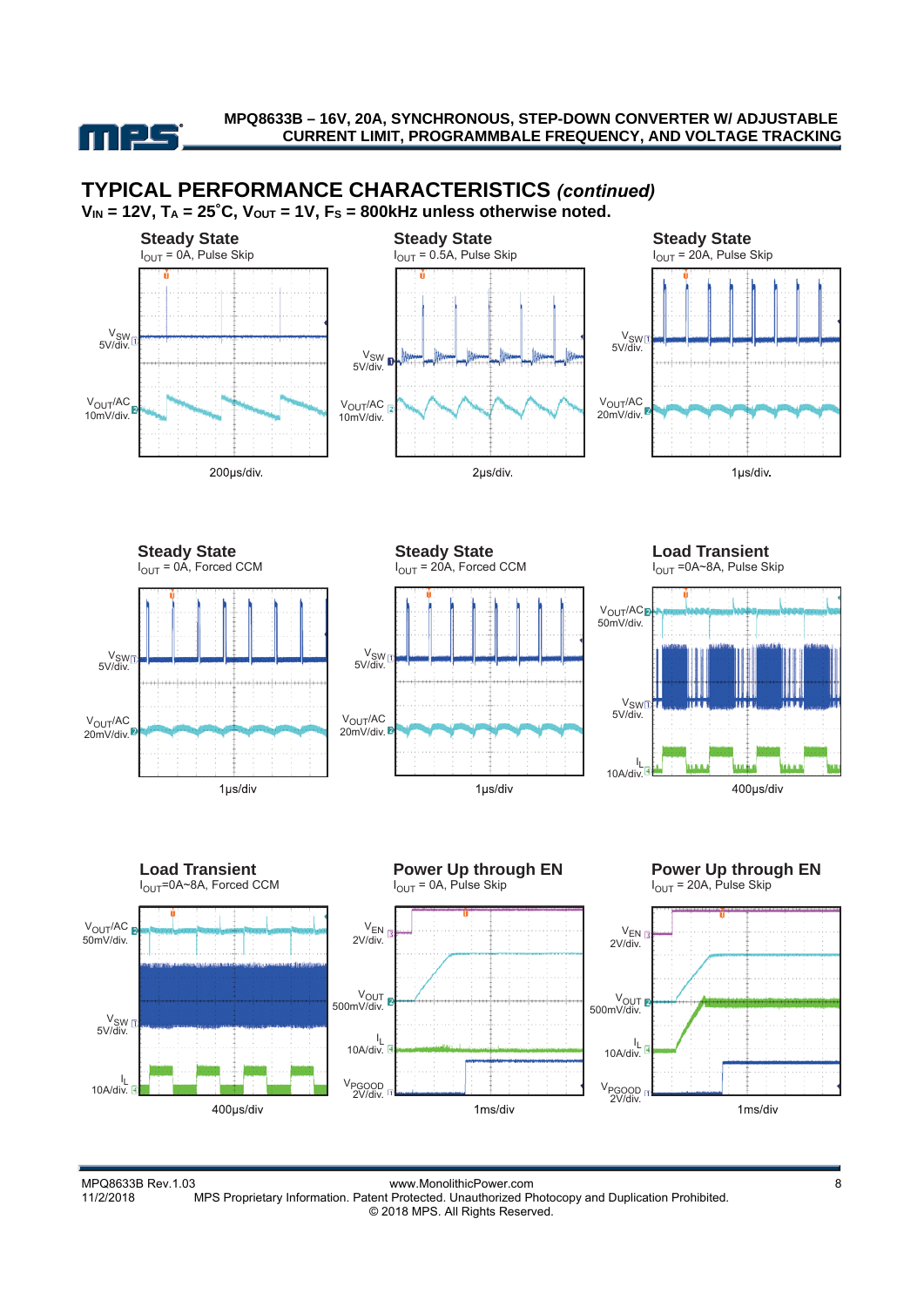



MPQ8633B Rev.1.03 www.MonolithicPower.com<br>11/2/2018 MPS Proprietary Information. Patent Protected. Unauthorized Photocopy and Duplication Prohibited. MPS Proprietary Information. Patent Protected. Unauthorized Photocopy and Duplication Prohibited. © 2018 MPS. All Rights Reserved.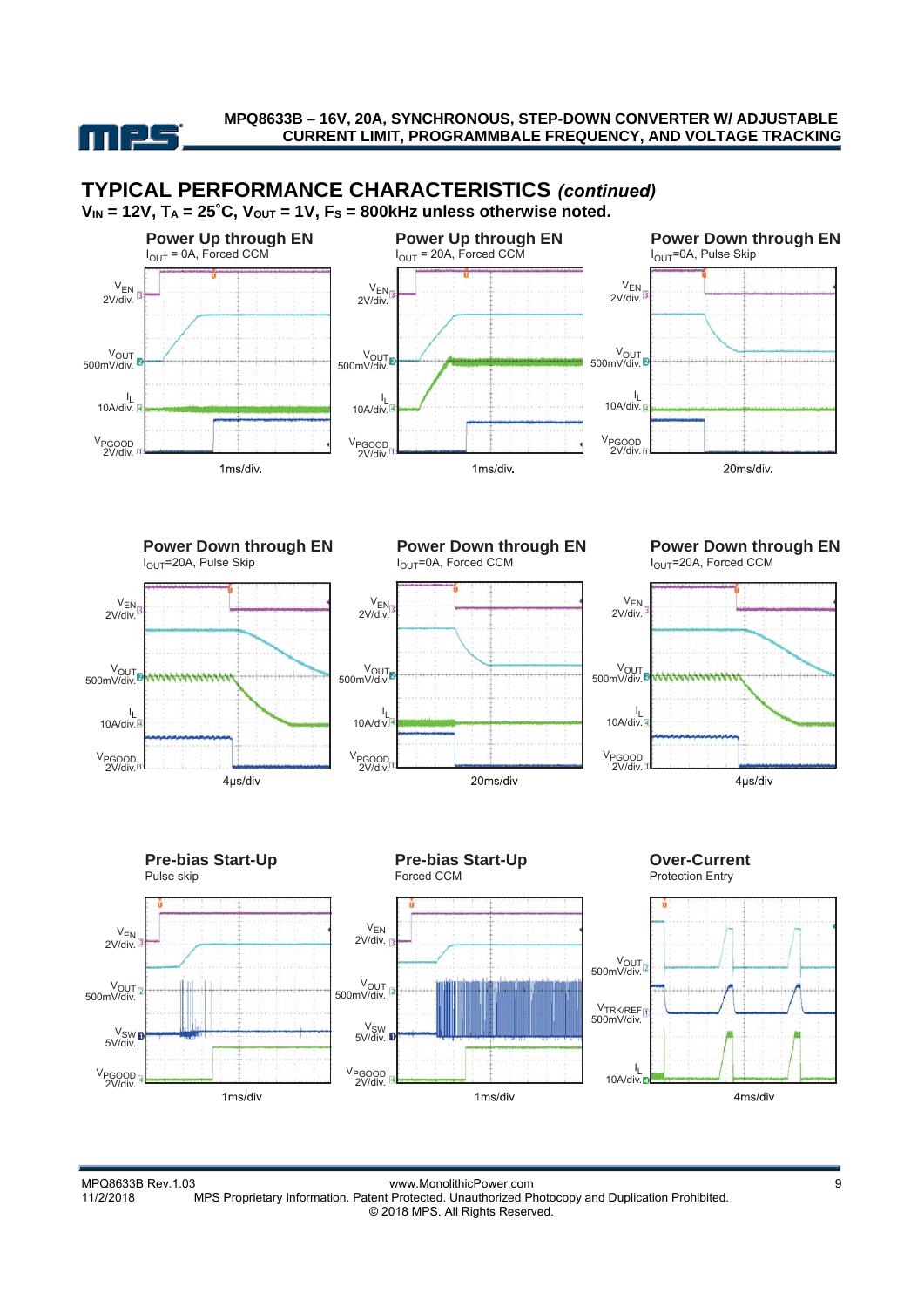

## **TYPICAL PERFORMANCE CHARACTERISTICS** *(continued)*



**Over-Voltage Protection** Forced CCM

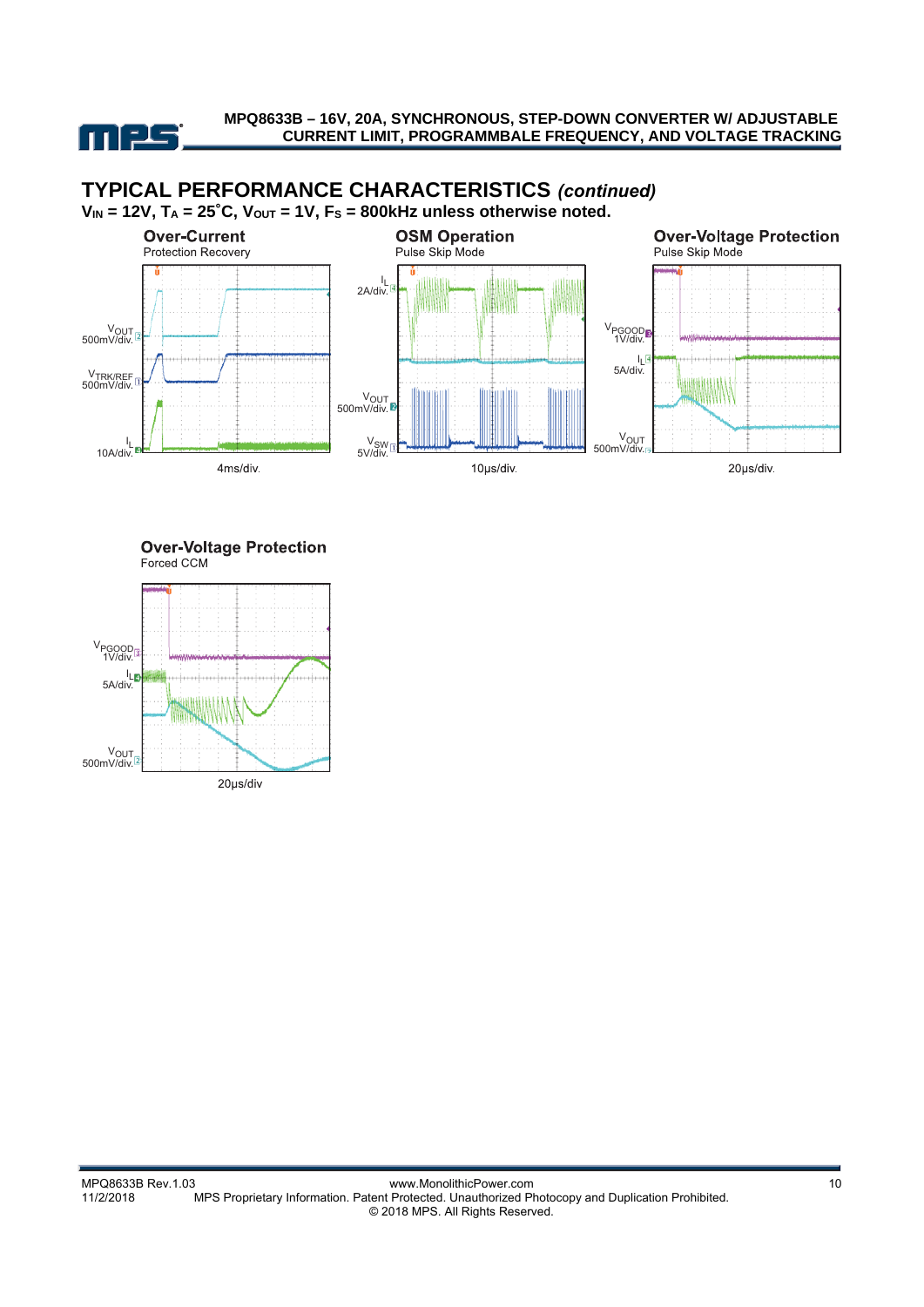

### **PIN FUNCTIONS**

| <b>QFN-21</b><br>PIN# | <b>Name</b>    | <b>Description</b>                                                                                                                                                                                                                                                                                                                                                                                  |
|-----------------------|----------------|-----------------------------------------------------------------------------------------------------------------------------------------------------------------------------------------------------------------------------------------------------------------------------------------------------------------------------------------------------------------------------------------------------|
| $\mathbf 1$           | <b>BST</b>     | Bootstrap. Connect a capacitor between SW and BS to form a floating supply<br>across the high-side switch driver.                                                                                                                                                                                                                                                                                   |
| 2                     | <b>AGND</b>    | Analog ground. Select AGND as the control circuit reference point.                                                                                                                                                                                                                                                                                                                                  |
| 3                     | <b>CS</b>      | <b>Current limit.</b> Connect a resistor to AGND to set the current limit trip point. See<br>equation 4 for additional details.                                                                                                                                                                                                                                                                     |
| 4                     | <b>MODE</b>    | Operation mode selection. Program MODE to select CCM, pulse skip mode, and<br>the operating switching frequency. See Table 1 for additional details.                                                                                                                                                                                                                                                |
| 5                     | <b>TRK/REF</b> | External tracking voltage input. The output voltage tracks this input signal.<br>Decouple TRK/REF with a ceramic capacitor placed as close to it as possible. X7R<br>or X5R grade dielectric ceramic capacitors are recommended for their stable<br>temperature characteristics. The capacitance of this capacitor determines the soft-<br>start time. See Equation 2 and 3 for additional details. |
| 6                     | <b>RGND</b>    | Differential remote sense negative input. Connect RGND to the negative side of<br>the voltage sense point directly. Short RGND to GND if the remote sense is not<br>used.                                                                                                                                                                                                                           |
| 7                     | FB.            | Feedback (differential remote sense positive input). An external resistor divider<br>from the output to RGND tapped to FB sets the output voltage. It is recommended<br>to place the resistor divider as close to FB as possible. Vias should be avoided on<br>the FB traces.                                                                                                                       |
| 8                     | EN             | Enable. EN is an input signal that turns the regulator on or off. Drive EN high to turn<br>on the regulator; drive EN low to turn off the regulator. Connect EN to VIN through a<br>pull-up resistor or a resistive voltage divider for automatic start-up. Do not float EN.                                                                                                                        |
| 9                     | <b>PGOOD</b>   | Power good output. PGOOD is an open-drain signal. A pull-up resistor connected<br>to a DC voltage is required to indicate a logic high signal if the output voltage is<br>within regulation. There is a delay of about 1ms between the time $FB \ge 92.5\%$ and<br>PGOOD pulling high.                                                                                                              |
| 10, 21                | <b>VIN</b>     | Input voltage. VIN supplies power for the internal MOSFET and regulator. Input<br>capacitors are needed to decouple the input rail. Use wide PCB traces to make the<br>connection.                                                                                                                                                                                                                  |
| $11 - 18$             | <b>PGND</b>    | System ground. PGND is the reference ground of the regulated output voltage.<br>Therefore, care must be taken during PCB layout. Use wide PCB traces to make<br>the connection.                                                                                                                                                                                                                     |
| 19                    | <b>VCC</b>     | Internal 3V LDO output. The driver and control circuits are powered from the VCC<br>voltage. Decouple VCC with a ceramic capacitor at least 1µF placed as close to it<br>as possible. X7R or X5R grade dielectric ceramic capacitors are recommended for<br>their stable temperature characteristics.                                                                                               |
| 20                    | <b>SW</b>      | Switch output. Connect SW to the inductor and bootstrap capacitor. SW is driven<br>up to VIN by the high-side switch during the on-time of the PWM duty cycle. The<br>inductor current drives SW low during the off-time. Use wide PCB traces to make<br>the connection.                                                                                                                            |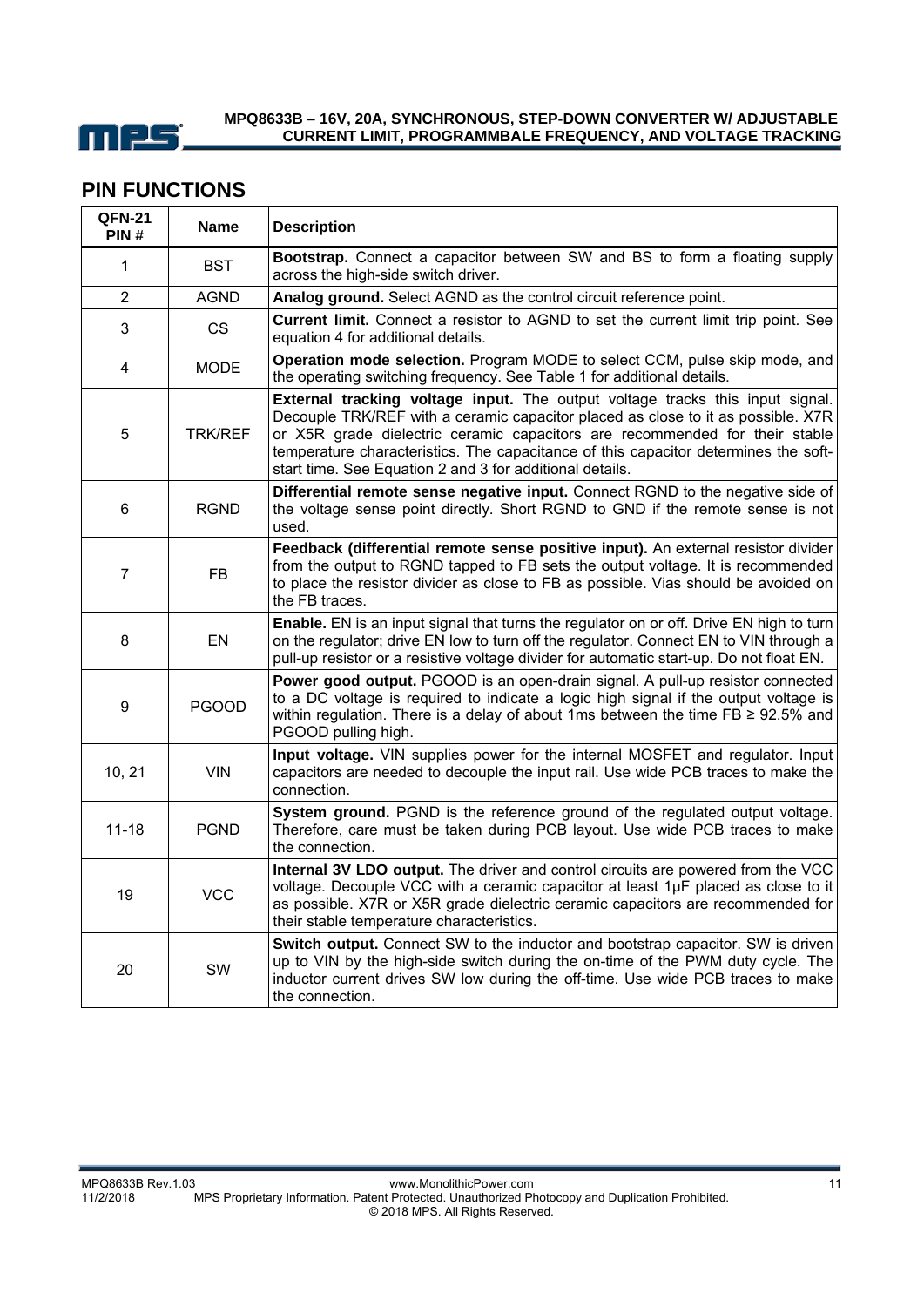

## **BLOCK DIAGRAM**



**Figure 1: Functional Block Diagram**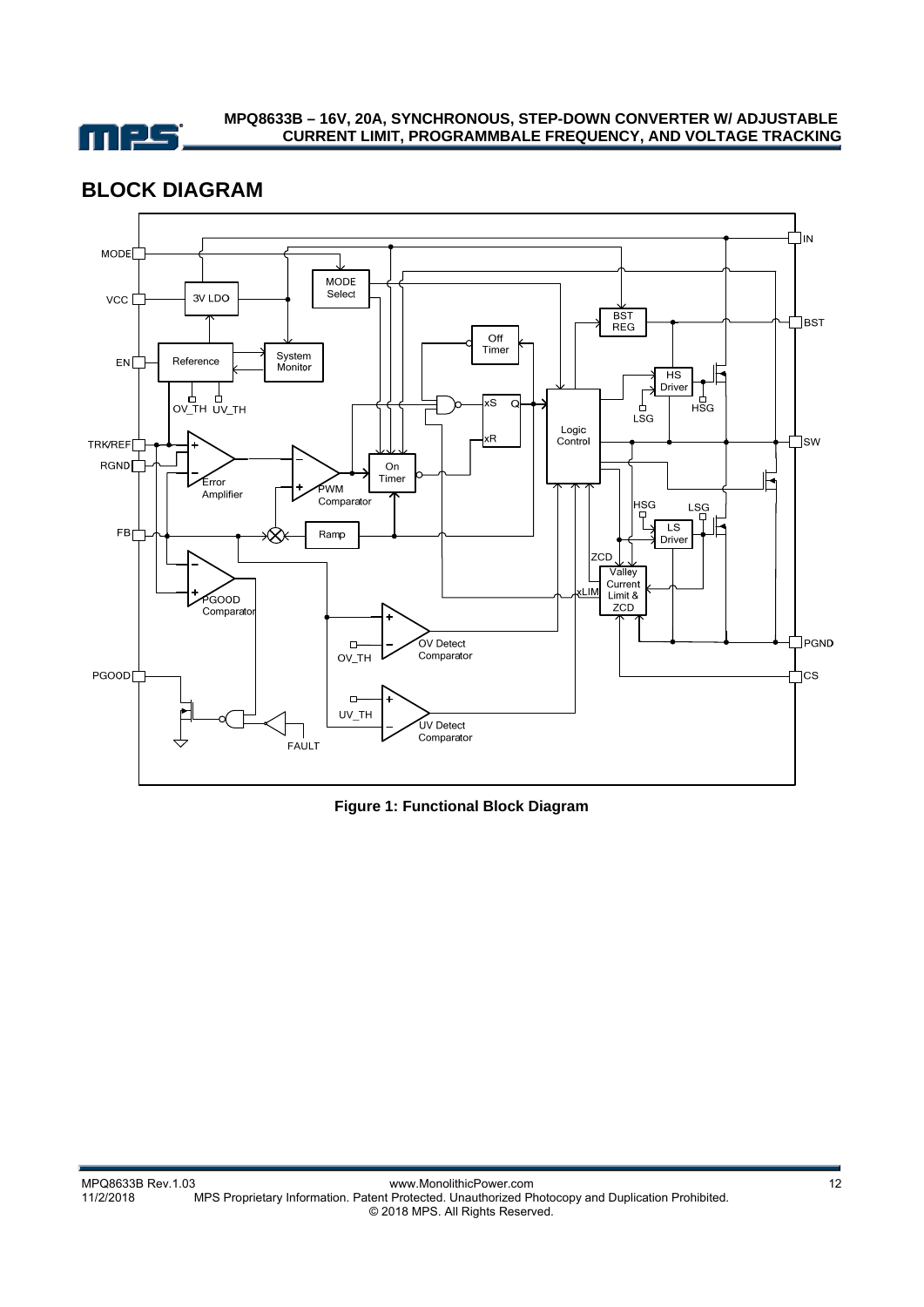

## **OPERATION**

#### **COT Control**

The MPQ8633B employs a constant-on-time (COT) control to achieve a fast load transient response. Figure 2 shows the details of the control stage of the MPQ8633B.

The operational amplifier (AMP) corrects any error voltage between FB and VREF. The MPQ8633B can use AMP to provide excellent load regulation over the entire load range in either forced continuous conduction mode (CCM) or pulse skip mode.

The dedicated RGND pin helps provide the feature of the differential output voltage remote sense. The pair of the remote sense trace should be kept in low impedance to achieve the best performance.

The MPQ8633B has an internal RAMP compensation to support a low ESR MLCC output capacitor solution. The adaptive internal RAMP is optimized so that the MPQ8633B is stable in the entire operating input and output voltage ranges with a proper design of the output L/C filter.



**Figure 2: COT Control**

#### **PWM Operation**

Figure 3 shows how the PWM signal is generated. AMP corrects any error between FB and REF and generates a fairly smooth DC voltage (COMP). The internal RAMP is superimposed onto COMP, which is compared with the FB signal. Whenever FB drops below the superimposed COMP, the integrated highside MOSFET (HS-FET) is turned on. The HS-FET remains on for a fixed turn-on time. The fixed on time is determined by the input voltage, output voltage, and selected switching frequency. After the on period elapses, the HS-FET turns off. It turns on again when FB drops below the superimposed COMP. By repeating this operation, the MPQ8633B regulates the output voltage. The integrated low-side MOSFET (LS-FET) turns on when the HS-FET is in its off state to minimize conduction loss. A dead short occurs between VIN and PGND if both the HS-FET and the LS-FET are turned on at the same time. This is called a shoot-through. To avoid a shoot-through, a dead time (DT) is generated internally between the HS-FET off and the LS-FET on period or the LS-FET off and the HS-FET on period.



**Figure 3: Heavy-Load Operation (PWM)** 

#### **CCM Operation**

Continuous conduction mode (CCM) occurs when the output current is high, and the inductor current is always above zero amps (see Figure 3). The MPQ8633B can also be configured to operate in forced CCM operation when the output current is low (see the Mode Selection section on page 14 for details).

In CCM operation, the switching frequency is fairly constant (PWM mode), hence the output ripple remains almost constant throughout the entire load range.

#### **Pulse Skip Operation**

In light-load condition, the MPQ8633B can be configured to work in pulse skip mode to optimize efficiency. When the load decreases, the inductor current decreases as well. Once the inductor current reaches zero, the MPQ8633B transitions from CCM to pulse skip mode if the MPQ8633B is configured in this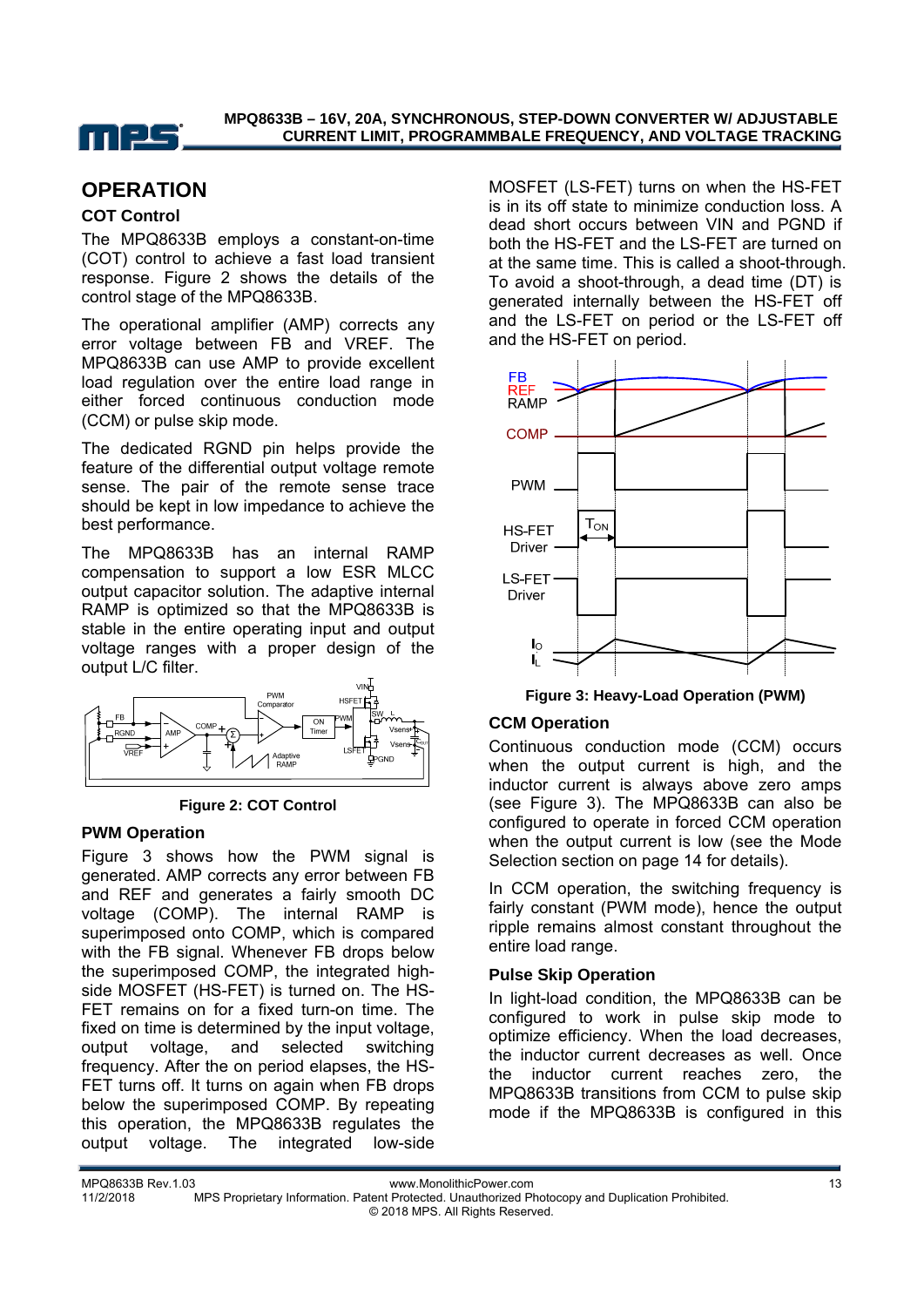

way (see the Mode Selection section on page 14 for details).

Figure 4 shows pulse skip mode operation at light-load condition. When FB drops below the superimposed COMP, the HS-FET turns on for a fixed interval. When the HS-FET turns off, the LS-FET turns on until the inductor current reaches zero. In pulse skip mode operation, FB does not reach superimposed COMP when the inductor current approaches zero. The LS-FET driver turns into tri-state (high-Z) when the inductor current reaches zero. A current modulator takes over the control of the LS-FET and limits the inductor current to less than -1mA. Therefore, the output capacitors discharge slowly to PGND through the LS-FET. At light-load condition, the HS-FET is not turned on as frequently in pulse skip mode as it is in forced CCM. As a result, the efficiency in pulse skip mode is improved greatly compared to that in forced CCM operation.



**Figure 4: Pulse Skip in Light Load** 

As the output current increases from light load, the time period the current modulator regulates in becomes shorter. The HS-FET is turned on more frequently, and the switching frequency increases accordingly. The output current reaches critical levels when the current modulator time is zero. The critical level of the output current can be determined with Equation  $(1):$ 

$$
I_{\text{OUT}} = \frac{(V_{\text{IN}} - V_{\text{OUT}}) \times V_{\text{OUT}}}{2 \times L \times F_{\text{SW}} \times V_{\text{IN}}}
$$
(1)

Where  $F_{SW}$  is the switching frequency.

The MPQ8633B enters PWM mode once the output current exceeds the critical level. Afterward, the switching frequency remains fairly constant over the output current range.

The MPQ8633B can be configured to operate in forced CCM, even in light-load condition (see Table 1).

#### **Mode Selection**

The MPQ8633B provides both forced CCM operation and pulse skip mode operation in light-load condition. The MPQ8633B has three options for switching frequency selection. Selecting the operation mode under light-load condition and the switching frequency is done by choosing the resistance value of the resistor connected between MODE and AGND or VCC (see Table 1).

**Table 1: MODE Selection** 

| <b>MODE</b>             | Light-Load<br><b>Mode</b> | <b>Switching</b><br><b>Frequency</b> |  |
|-------------------------|---------------------------|--------------------------------------|--|
| <b>VCC</b>              | Pulse skip                | 600kHz                               |  |
| 243kΩ (±20%)<br>to GND  | Pulse skip                | 800kHz                               |  |
| 121kΩ (±20%)<br>to GND  | Pulse skip                | 1000kHz                              |  |
| <b>GND</b>              | Forced CCM                | 600kHz                               |  |
| 30.1kΩ (±20%)<br>to GND | Forced CCM                | 800kHz                               |  |
| 60.4kΩ (±20%)<br>to GND | Forced CCM                | 1000kHz                              |  |

#### **Soft Start (SS)**

The minimum soft-start time is limited at 1ms. It can be increased by adding a SS capacitor between TRK/REF and RGND.

The total SS capacitor value can be determined with Equation (2) and (3):

$$
C_{ss}(nF) = \frac{t_{ss}(ms) \times 36 \mu A}{0.6(V)}
$$
 (2)

$$
C_{SS} = C_{SS1} + C_{SS2}
$$
 (3)

where  $C_{SS2}$  is recommended to be minimum of 22nF.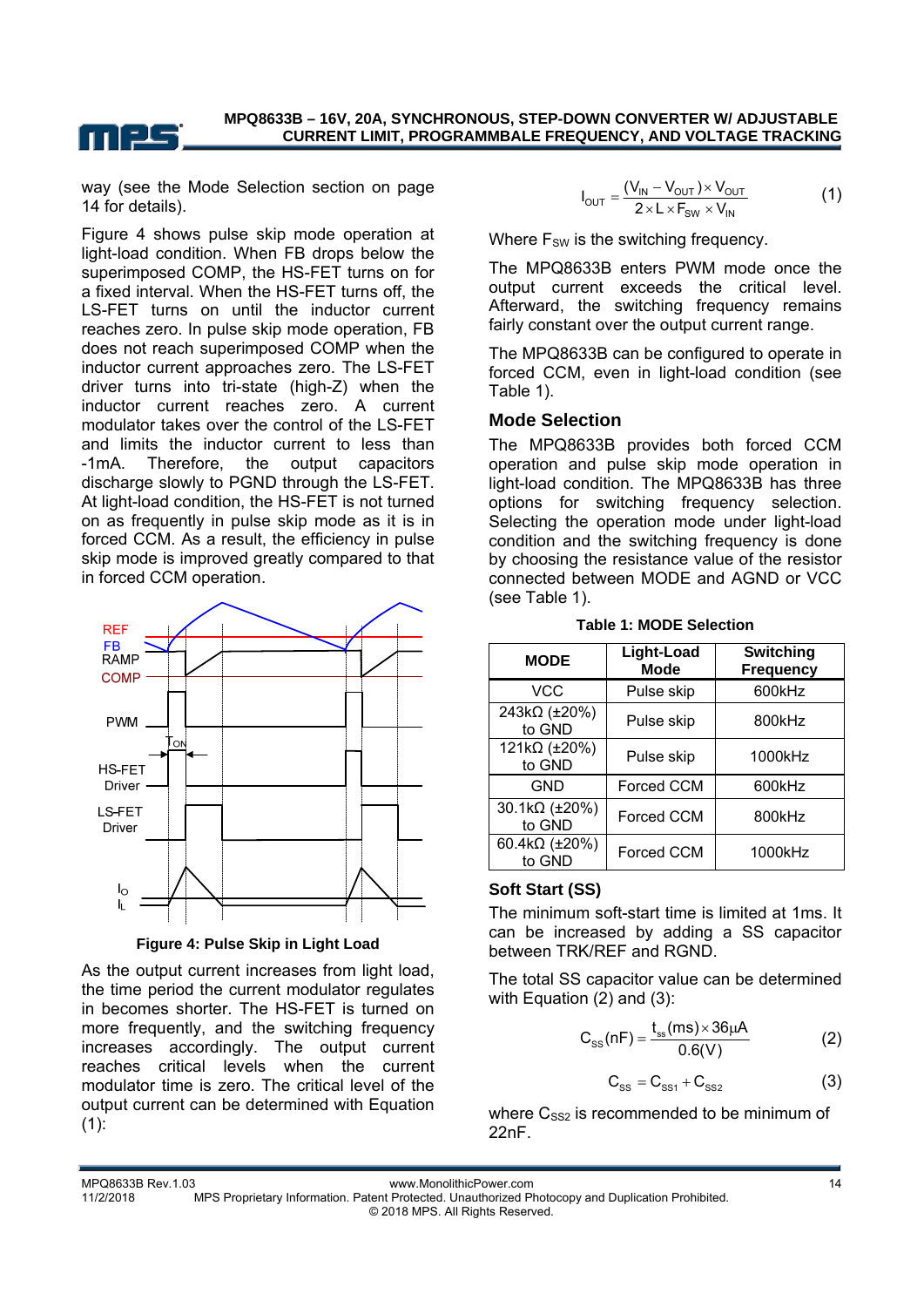

#### **Output Voltage Tracking and Reference**

The MPQ8633B provides an analog input pin (TRK/REF) to track another power supply or accept an external reference. When an external voltage signal is connected to TRK/REF, it acts as a reference for the MPQ8633B output voltage. The FB voltage follows this external voltage signal exactly, and the soft-start settings are ignored. The TRK/REF input signal can be in the range of 0.3V to 1.4V. During the initial start-up, the TRK/REF must reach at least 600mV first to ensure proper operation. After that, it can be set to any value between 0.3V and 1.4V.

#### **Pre-Bias Start-Up**

The MPQ8633B is designed for monotonic start-up into pre-biased loads. If the output is pre-biased to a certain voltage during start-up, the IC disables switching for both the HS-FET and LS-FET until the voltage on the TRK/REF capacitor exceeds the sensed output voltage at FB. Before the TRK/REF voltage reaches the pre-biased FB level, if the BST voltage (from BST to SW) is lower than 2.3V, the LS-FET is turned on to allow the BST voltage to be charged through VCC. The LS-FET is turned on for very narrow pulses, so the drop in the prebiased level is negligible.

#### **Output Voltage Discharge**

When the MPQ8633B is disabled through EN, output voltage discharge mode is enabled. This causes both the HS-FET and the LS-FET to latch off. A discharge FET connected between SW and PGND is turned on to discharge the output voltage. The typical switch on resistance of this FET is about 80Ω. Once the FB voltage drops below 10%\*REF, the discharge FET is turned off.

#### **Current Sense and Over-Current Protection (OCP)**

The MPQ8633B features an on-die current sense and a programmable positive current limit threshold.

The current limit is active when the MPQ8633B is enabled. During the LS-FET on state, the SW current (inductor current) is sensed and mirrored to CS with the ratio of  $G_{\text{CS}}$ . By using a resistor  $(R_{CS})$  from CS to AGND, the  $V_{CS}$ 

voltage is proportional to the SW current cycleby-cycle. The HS-FET is only allowed to turn on when  $V_{CS}$  is below the internal OCP voltage threshold ( $V<sub>OCP</sub>$ ) during the LS-FET on state to limit the SW valley current cycle-by-cycle.

Calculate the current limit threshold setting from  $R_{CS}$  with Equation (4):

$$
R_{_{CS}}(\Omega) = \frac{V_{_{OCP}}}{G_{_{CS}} \times (I_{_{LIM}} - \frac{(V_{_{IN}} - V_{_O}) \times V_{_O}}{V_{_{IN}}} \times \frac{1}{2 \times L \times f_{_s}})}
$$
(4)

Where  $V_{OCP}$  = 1.2V,  $G_{CS}$  = 10µA/A, and  $I_{LIM}$  is the desired output current limit (A).

The OCP hiccup is active 3ms after the MPQ8633B is enabled. Once OCP hiccup is active, if the MPQ8633B detects the overcurrent condition for 31 consecutive cycles, or if FB drops below the under-voltage protection (UVP) threshold, it enters hiccup mode. In hiccup mode, the MPQ8633B latches off the HS-FET immediately, and latches off the LS-FET after ZCD is detected. Meanwhile, the TRK/REF capacitor is also discharged. After about 11ms, the MPQ8633B attempts to soft start automatically. If the over-current condition still remains after 3ms of running, the MPQ8633B repeats this operation cycle until the over-current condition disappears, and the output voltage rises back to the regulation level smoothly.

#### **Negative Inductor Current Limit**

When the LS-FET detects a -10A current, the MPQ8633B turns off the LS-FET for 200ns to limit the negative current.

#### **Output Sinking Mode (OSM)**

The MPQ8633B employs output sinking mode (OSM) to regulate the output voltage to the targeted value. When the FB voltage is higher than 104%\*REF but is below the OVP threshold, OSM is triggered. During OSM operation, the LS-FET remains on until it reaches the -9A current limit. The LS-FET is then turned off momentarily for 200ns before turning on again. The MPQ8633B repeats this operation until FB drops below 102%\*REF. The MPQ8633B exits OSM after 15 consecutive cycles of forced CCM.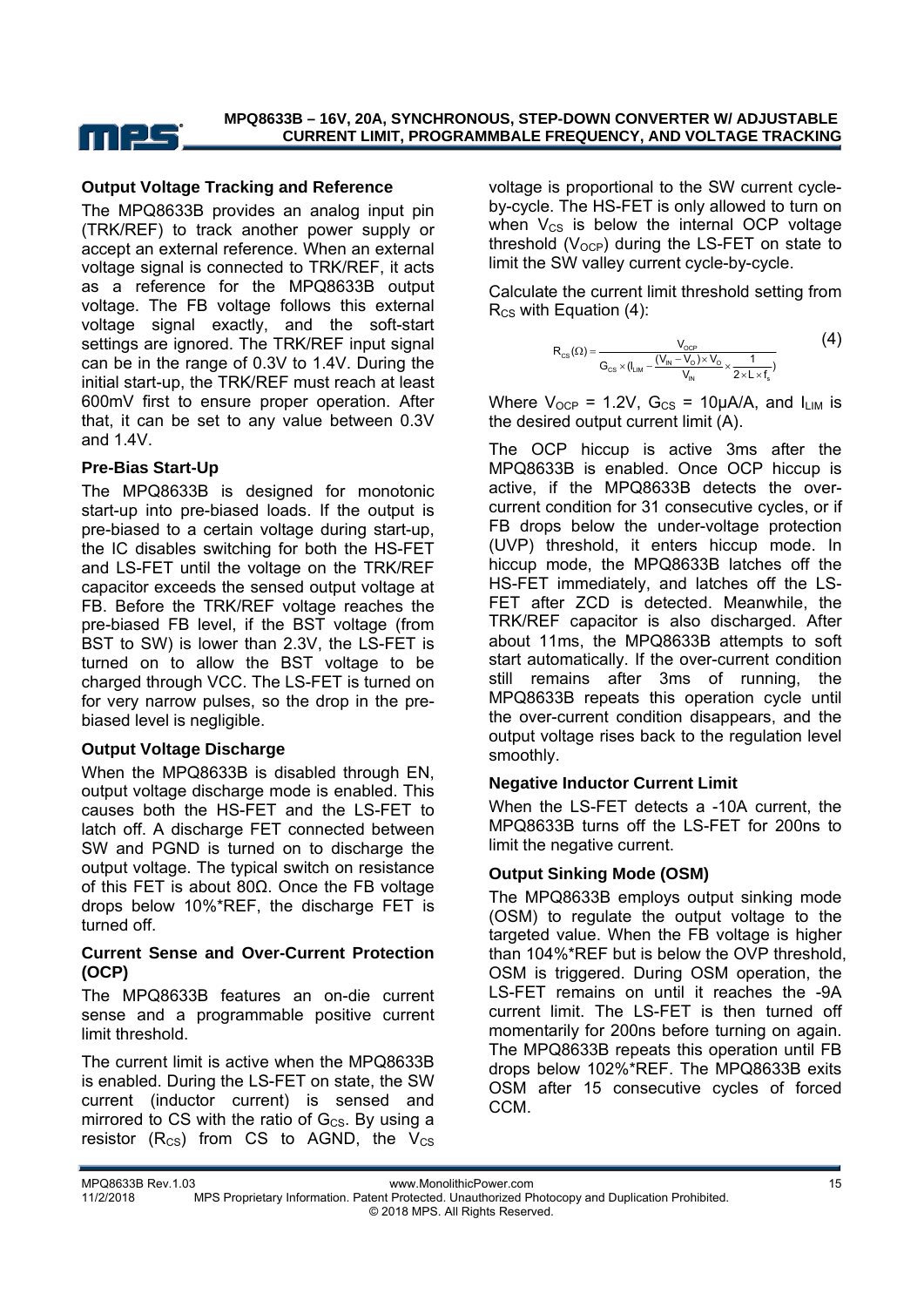

#### **Over-Voltage Protection (OVP)**

The MPQ8633B monitors the output voltage by connecting FB to the tap of the output voltage feedback resistor divider to detect an overvoltage condition. This provides latch-off OVP mode.

If the FB voltage exceeds 116% of the REF voltage, the MPQ8633B enters latch-off OVP mode. The HS-FET latches off and PGOOD latches low until VCC or EN is recycled (turned off and turned on again). Meanwhile, the LS-FET remains on until it reaches the low-side negative current limit (NOCP). The LS-FET is then turned off momentarily for 200ns before turning on again. The MPQ8633B repeats this operation to attempt to bring down the output voltage. When the FB voltage drops below 50% of the REF voltage, the LS-FET is turned off for pulse skip mode and continues turning on for forced CCM operation. If FB rises higher than 116% of the REF voltage again, the LS-FET turns on again with NOCP until FB drops back below 50% of the REF voltage. The MPQ8633B needs EN or VIN to recycle to clear the OVP fault.

The OVP function is enabled after TRK/REF reaches 600mV.

#### **Over-Temperature Protection (OTP)**

The MPQ8633B has over-temperature protection (OTP). The IC monitors the junction temperature internally. If the junction temperature exceeds the threshold value (typically 160°C), the converter shuts off and discharges the TRK/REF capacitors. This is a non-latch protection. There is a hysteresis of about 30°C. Once the junction temperature drops to about 130°C, a soft start is initiated. The OTP function is effective once the MPQ8633B is enabled.

#### **Output Voltage Setting and Remote Output Voltage Sensing**

First, choose a value for  $R_{FB1}$ . Then  $R_{FB2}$  can be determined with Equation (5):

$$
R_{FB2}(k\Omega) = \frac{V_{REF}}{V_0 - V_{REF}} \times R_{FB1}(k\Omega)
$$
\n(5)

To optimize the load transient response, a feedforward capacitor  $(C_{FF})$  is recommended to be placed in parallel with  $R_{FB1}$ .  $R_{FB1}$  and  $C_{FF}$  add an extra zero to the system, which improves loop response.  $R_{FB1}$  and  $C_{FF}$  are selected so that the zero formed by  $R_{FB1}$  and  $C_{FF}$  is located around 20kHz~60kHz. Calculate this zero with Equation (6):

$$
f_z = \frac{1}{2\pi \times R_{FB1} \times C_{FF}}
$$
 (6)

#### **Power Good (PGOOD)**

The MPQ8633B has a power good (PGOOD) output. PGOOD is the open-drain of a MOSFET. Connect PGOOD to VCC or another external voltage source less than 3.6V through a pull-up resistor (typically 10kΩ). After applying the input voltage, the MOSFET turns on, so PGOOD is pulled to GND before TRK/REF is ready. After the FB voltage reaches 92.5% of the REF voltage, PGOOD is pulled high after a 0.8ms delay.

When the FB voltage drops to 80% of the REF voltage, or exceeds 116% of the nominal REF voltage, PGOOD is latched low. PGOOD can only be pulled high again after a new SS.

If the input supply fails to power the MPQ8633B, PGOOD is clamped low, even though PGOOD is tied to an external DC source through a pullup resistor. The relationship between the PGOOD voltage and the pull-up current is shown in Figure 5.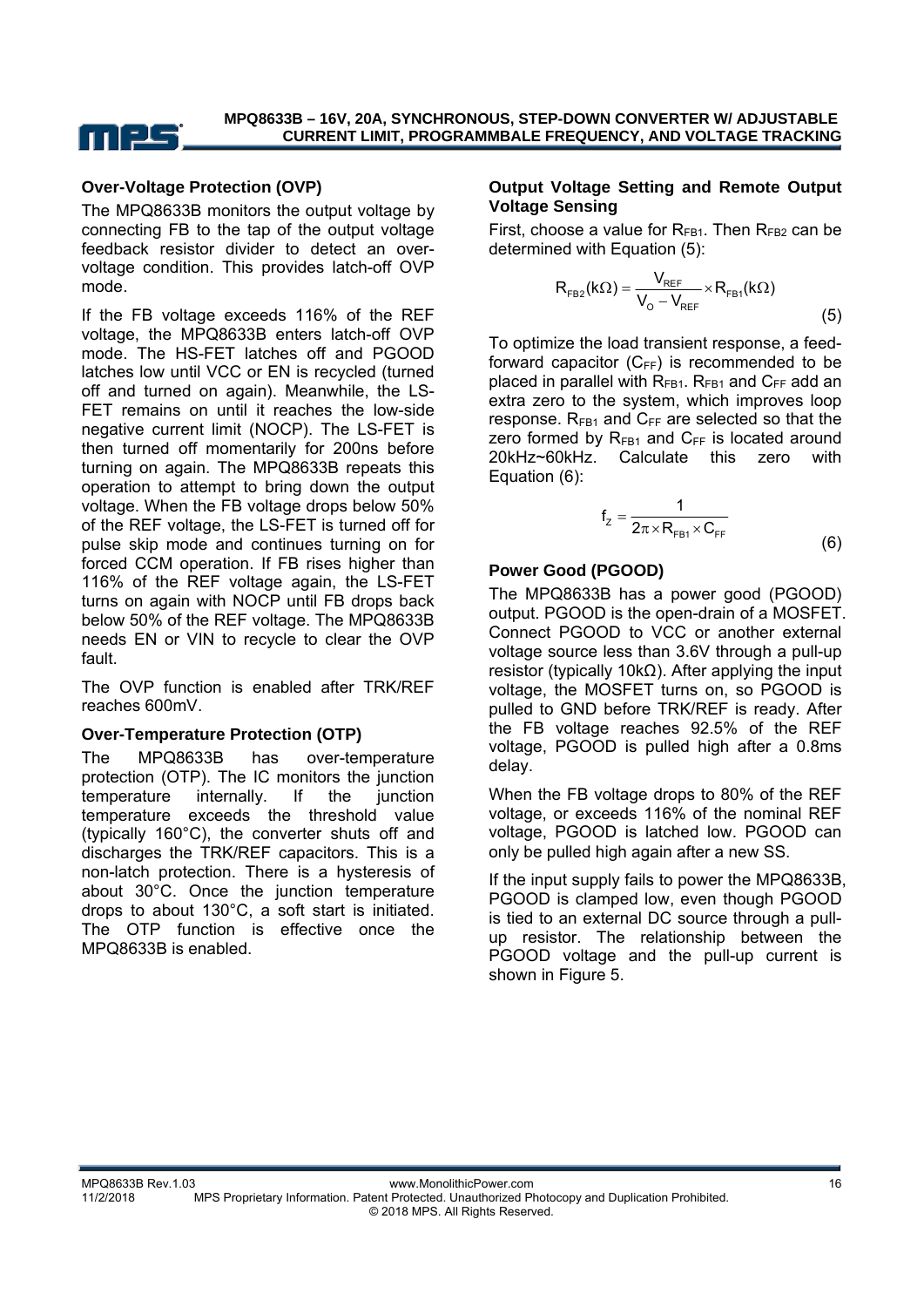



#### **Figure 5: PGOOD Clamped Voltage vs. Pull-Up Current**

#### **Enable (EN) Configuration**

The MPQ8633B turns on when EN goes high; the MPQ8633B turns off when EN goes low. EN cannot be left floating for proper operation. EN can be driven by an analog or digital control logic signal to enable or disable the MPQ8633B. The MPQ8633B provides accurate EN thresholds, so a resistor divider from VIN to AGND can be used to program the input voltage, at which the MPQ8633B is enabled. This is highly recommended for applications where there is no dedicated EN control logic signal to avoid possible UVLO bouncing during power-up and power-down. The resistor divider values can be determined with Equation (7):

$$
V_{IN\_START}(V) = VIH_{EN} \times \frac{R_{UP} + R_{DONN}}{R_{DONN}}
$$
 (7)

Where  $VIH_{EN}$  is 1.22V, typically.

 $R_{UP}$  and  $R_{DOWN}$  should be chosen so that  $V_{EN}$ does not exceed 3.6V when VIN reaches the maximum value.

EN can also be connected to VIN directly through a pull-up resistor  $(R_{UP})$ .  $R_{UP}$  should be chosen so that the maximum current going to EN is  $50\mu A$ . R<sub>UP</sub> can be calculated with Equation (8):

$$
R_{UP}(K\Omega) = \frac{V_{INMAX}(V)}{0.05(mA)}
$$
 (8)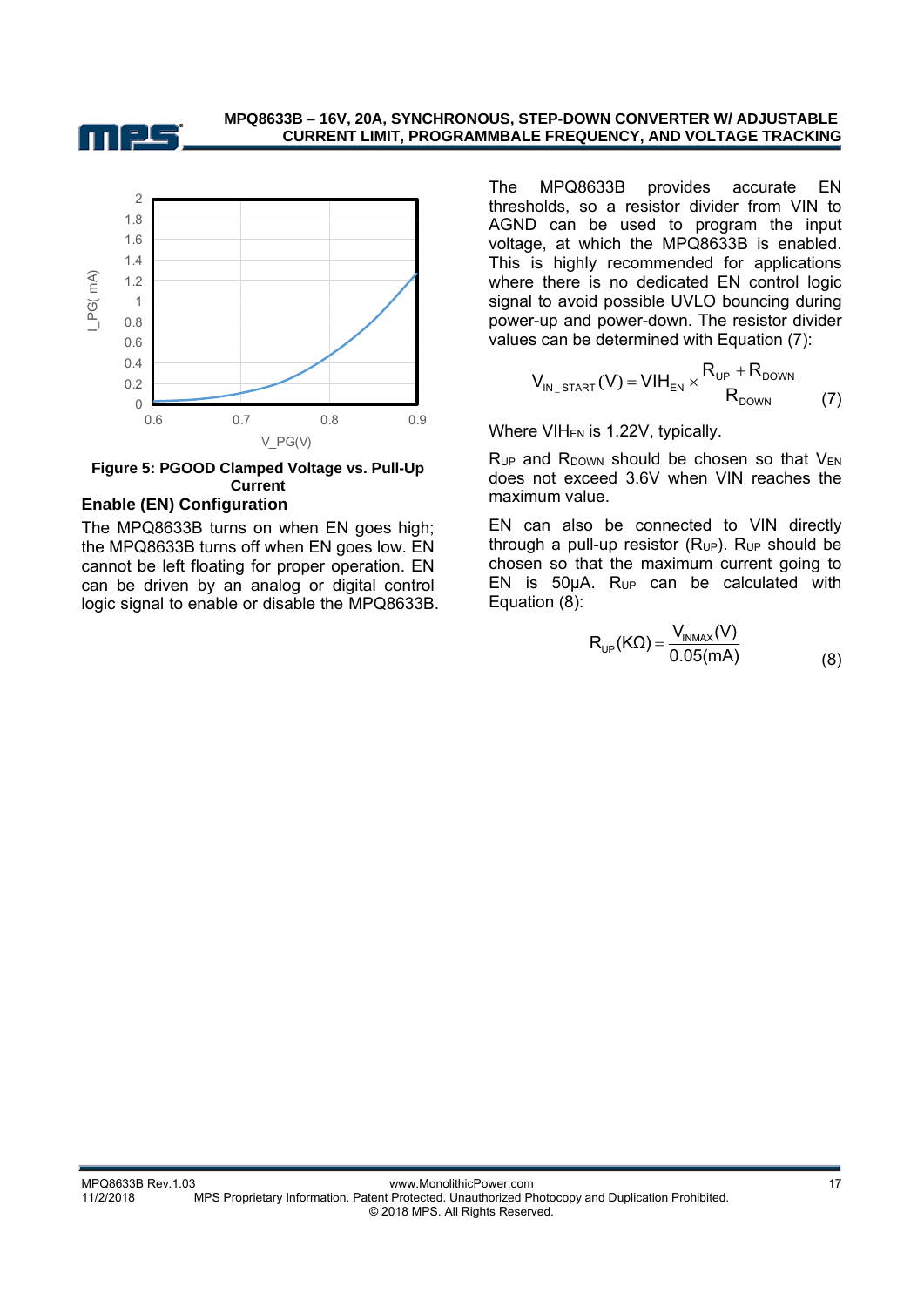

## **APPLICATION INFORMATION**

#### **Input Capacitor**

The input current to the step-down converter is discontinuous and therefore requires a capacitor to supply AC current to the step-down converter while maintaining the DC input voltage. Use ceramic capacitors for the best performance. During layout, place the input capacitors as close to VIN as possible.

The capacitance can vary significantly with temperature. Capacitors with X5R and X7R ceramic dielectrics are recommended because they are fairly stable over a wide temperature range and offer very low ESR.

The capacitors must have a ripple current rating that exceeds the converter's maximum input ripple current. Estimate the input ripple current with Equation (9):

$$
I_{\text{CIN}} = I_{\text{OUT}} \times \sqrt{\frac{V_{\text{OUT}}}{V_{\text{IN}}} \times (1 - \frac{V_{\text{OUT}}}{V_{\text{IN}}})}
$$
(9)

The worst-case condition occurs at  $V_{IN} = 2V_{OUT}$ , shown in Equation (10):

$$
I_{\text{CIN}} = \frac{I_{\text{OUT}}}{2} \tag{10}
$$

For simplification, choose an input capacitor with an RMS current rating that exceeds half the maximum load current. The input capacitor value determines the converter input voltage ripple. If there is an input voltage ripple requirement in the system, select an input capacitor that meets the specification.

Estimate the input voltage ripple with Equation (11):

$$
\Delta V_{IN} = \frac{I_{OUT}}{F_{SW} \times C_{IN}} \times \frac{V_{OUT}}{V_{IN}} \times (1 - \frac{V_{OUT}}{V_{IN}})
$$
 (11)

The worst-case condition occurs at  $V_{IN} = 2V_{OUT}$ , where:

$$
\Delta V_{IN} = \frac{1}{4} \times \frac{I_{OUT}}{F_{SW} \times C_{IN}}
$$
(12)

#### **Output Capacitor**

The output capacitor maintains the DC output voltage. Use POSCAP or ceramic capacitors. Estimate the output voltage ripple with Equation (13):

$$
\Delta V_{\text{OUT}} = \frac{V_{\text{OUT}}}{F_{\text{SW}} \times L} \times (1 - \frac{V_{\text{OUT}}}{V_{\text{IN}}}) \times (R_{\text{ESR}} + \frac{1}{8 \times F_{\text{SW}} \times C_{\text{OUT}}}) \tag{13}
$$

When using ceramic capacitors, the capacitance dominates the impedance at the switching frequency. The capacitance also dominates the output voltage ripple. For simplification, estimate the output voltage ripple with Equation (14):

$$
\Delta V_{\text{OUT}} = \frac{V_{\text{OUT}}}{8 \times F_{\text{SW}}^2 \times L \times C_{\text{OUT}}} \times (1 - \frac{V_{\text{OUT}}}{V_{\text{IN}}}) \quad (14)
$$

For simplification, the output ripple can be approximated with Equation (15):

$$
\Delta V_{\text{OUT}} = \frac{V_{\text{OUT}}}{F_{\text{SW}} \times L} \times (1 - \frac{V_{\text{OUT}}}{V_{\text{IN}}}) \times R_{\text{ESR}} \tag{15}
$$

#### **Inductor**

The inductor supplies a constant current to the output load while being driven by the switching input voltage. A larger value inductor results in less ripple current and lower output ripple voltage, but also has a larger physical size, a higher series resistance, and a lower saturation current. Generally, select an inductor value that allows the inductor peak-to-peak ripple current to be 30% to 40% of the maximum switch current limit. Also design for a peak inductor current that is below the maximum switch current limit. Calculate the inductance value with Equation (16):

$$
L = \frac{V_{OUT}}{F_{SW} \times \Delta I_L} \times (1 - \frac{V_{OUT}}{V_{IN}})
$$
 (16)

Where ∆I<sub>L</sub> is the peak-to-peak inductor ripple current.

Choose an inductor that will not saturate under the maximum inductor peak current. The peak inductor current can be calculated with Equation (17):

$$
I_{LP} = I_{OUT} + \frac{V_{OUT}}{2 \times F_{SW} \times L} \times (1 - \frac{V_{OUT}}{V_{IN}})
$$
 (17)

MPQ8633B Rev.1.03 **MPQ8633B Rev.1.03** www.MonolithicPower.com 18

11/2/2018 MPS Proprietary Information. Patent Protected. Unauthorized Photocopy and Duplication Prohibited. © 2018 MPS. All Rights Reserved.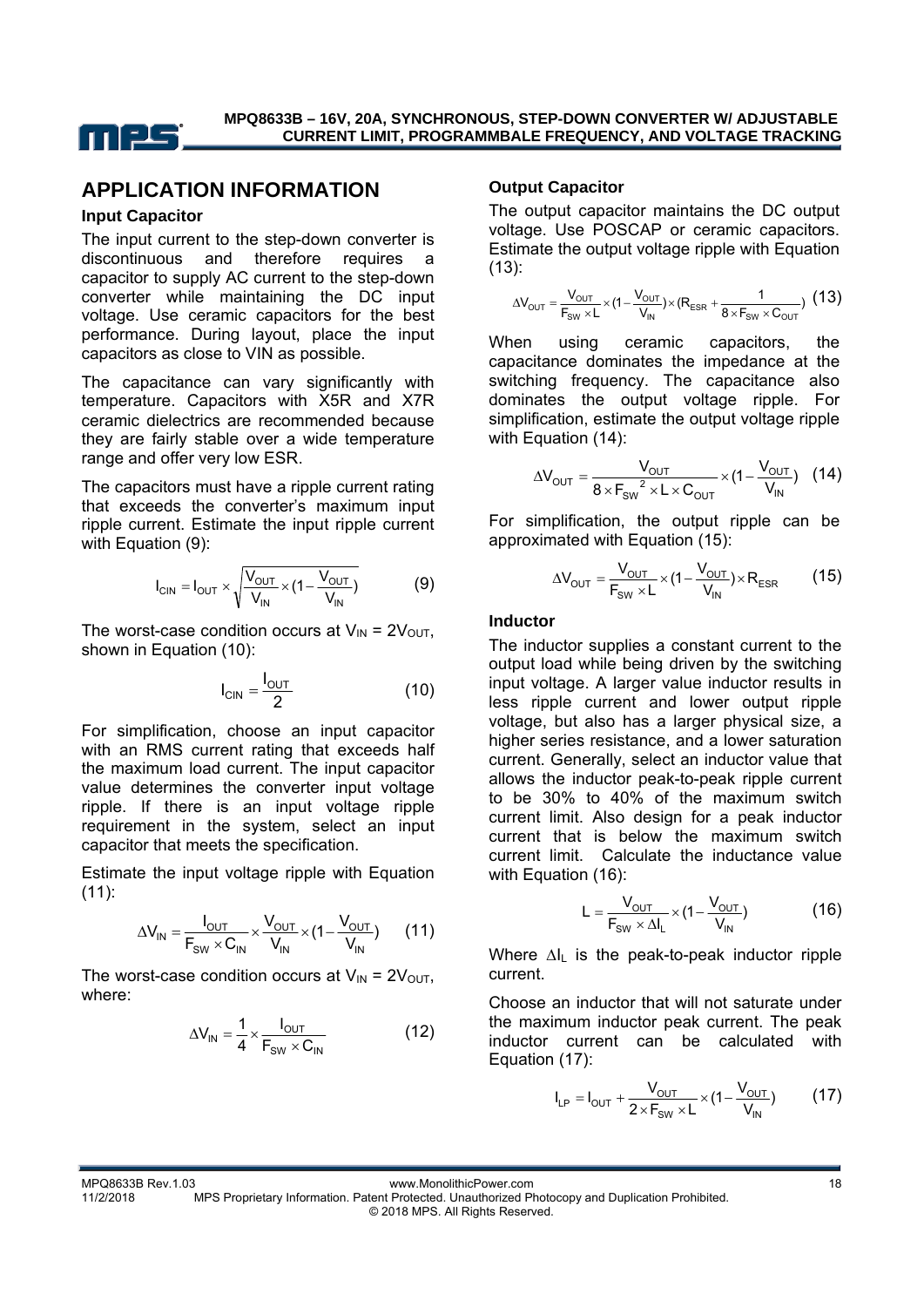

#### **PCB Layout Guidelines**

Efficient PCB layout is critical for stable operation. For best performance, refer to Figure 6 and follow the guidelines below.

- 1. Place the input MLCC capacitors as close to VIN and PGND as possible.
- 2. Place the major MLCC capacitors on the same layer as the MPQ8633B.
- 3. Maximize the VIN and PGND copper plane to minimize the parasitic impedance.
- 4. Place as many PGND vias as possible as close to PGND as possible to minimize both parasitic impedance and thermal resistance.
- 5. Place the VCC decoupling capacitor close to the device.
- 6. Connect AGND and PGND at the point of the VCC capacitor's ground connection.
- 7. Place the BST capacitor as close to BST and SW as possible with 20 mil or wider traces to route the path. It is recommended to use a bootstrap capacitor 0.1µF to 1µF.
- 8. Place the REF capacitor close to TRK/REF to RGND.
- 9. Place via at least 10mm away from the positive side of the first input decoupling capacitor close to the IC if it must be placed on the PGOOD pad.
- 10. Place the OSENSE capacitor in between the output sense lines and close to the device.



**Figure 6: Recommended PCB Layout**